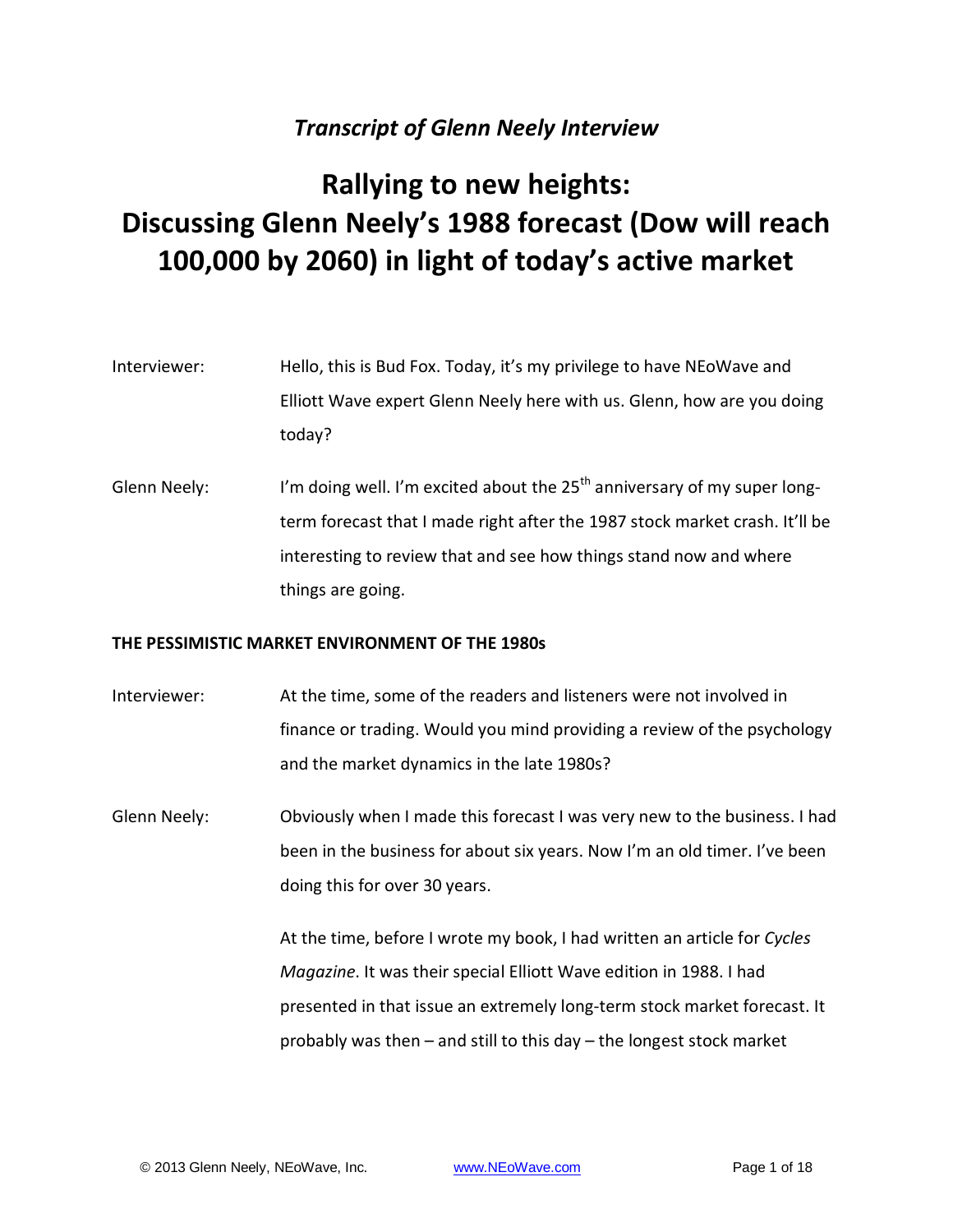forecast ever made that I know of. It covered a period of about 75 years, from 1988 all the way to 2060, somewhere in there.

For the first 10, 15 or 20 years so far, the forecast has worked really well. There have been some minor changes to my Wave count, but overall the market has done exactly what I was expecting. It's been extremely strong and has gone way past levels people at the time thought would have been impossible.

I remember before I did this article I had done a presentation, which is what prompted *Cycles Magazine* to ask me to do this article, in the summer of 1988. At the talk, I had presented my long-term perspective on the stock market.

Remember, this was after the '87 crash so pessimism was worse than I'd ever seen in my 30-year career. It was even worse than after the crashes in 2000 and 2009. There was a lot of fear in 2009 but the fear of "the world coming to an end" in '87 was much greater than it is now. At least that was my experience personally.

The pessimism was everywhere. At the time, I was the only bullish stock market forecaster, along with Don Wolanchuk, that I knew of in the entire world. Everyone else across the board was super bearish – they thought this was the beginning of a depression.

When I made this talk, no one was optimistic, especially in the audience. They were all assuming that we were going into a new depression. At the end of the talk, I announced what I thought was going to happen to the stock market over the next 75 years. The audience just burst out laughing, because they thought it was the most ridiculous thing they'd ever heard in their lives.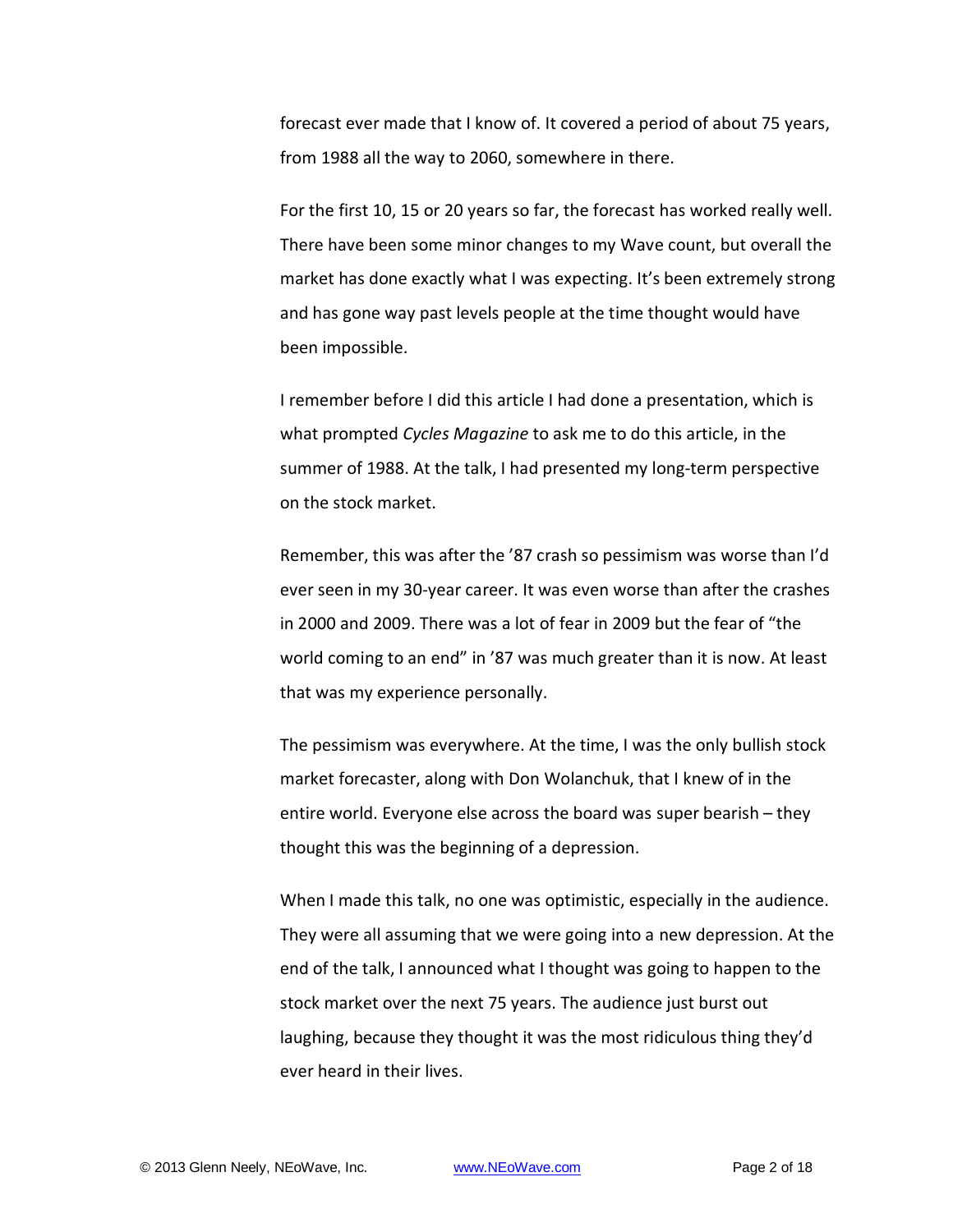This, again, was about seven or eight months after the crash of 1987 and the Dow Jones was in the 1,800 or 1,900 range. That's hard to believe now. The low was around 1,650 or so in the Dow. That happened, of course, extremely fast. The market bounced off that low. The low was only 200 or 300 points below where it was currently trading.

I said at that talk that the low would never be broken for the rest of my life. That was what caused the first outburst of laughter. It turns out that low was never broken. I also indicated we were going to make all-time new highs in the stock market above the 1987 top, and we'd eventually go way beyond that, even above 10,000. That, of course, got another laugh in the audience. People thought I was out of my mind.

There was actually even a newsletter I remember that started right after the crash called *The Down Wave Digest*. I can't remember who started it. When I saw it, I just knew that if someone created a newsletter where there's only one outcome possible – the market is going down – they had to be wrong. That's just crazy to me.

*Trading stocks is about being open to possibilities and options, not just having a one-sided perspective!* This person was locked in. Of course, that locked-in perspective ended up ruining his newsletter.

It was a very pessimistic period. The more pessimistic an environment is, the more likely it's going to be a low and things are going to change. The same thing happened in 2009, if you remember how pessimistic everyone was. Then Warren Buffett comes in and buys up all kinds of things with all the excess money he had. It probably turned out to be one of the best trades of his life.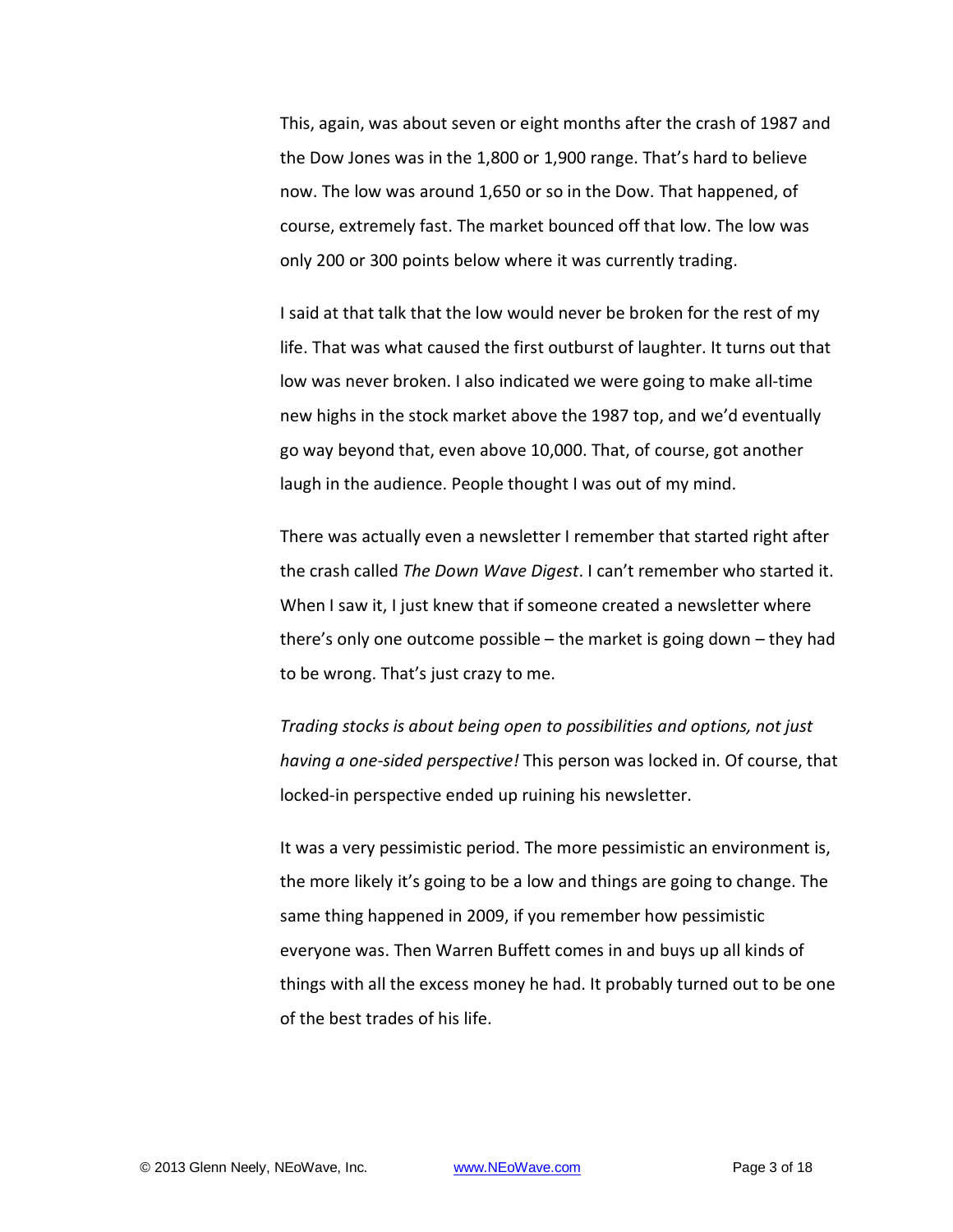That's what the environment was like back then. The article I wrote 25 years ago for the Foundation for the Study of Cycles is "The Stock Market Forecast to the Year 2060."

Bud, let's review it, look at what I was predicting and then make the leap to a more current assessment of where things stand, what adjustments I've made to the Wave count and what I think is going to happen over the next 10, 20 or 30 years.

#### **AN IN-DEPTH LOOK AT MR. NEELY'S 72-YEAR FORECAST**

- Interviewer: We can go through the article. Let's look at the first page. The first page gives us a broad framework of Elliott Wave. It talks about the Impulsive Wave and the Corrective Wave. Would you share a little bit of that background knowledge to the listeners and readers? What's the Foundation's view of Elliott Wave in terms of psychology and the price action?
- Glenn Neely: This is obviously very simple and basic stuff just indicating that, under Wave Theory, when a market's moving in the direction of a trend, it'll move in five segments. When it's going against a trend, it typically moves in three segments.

Those three segments, even if they're more than three, tend to mostly go sideways. Five-wave impulsive patterns always have to go comfortably or substantially up or down. You have this big move which is impulsive and you have corrective moves which go sideways for the most part.

Moving on to the next page, I start taking this information and applying it to the long-term stock market data which was provided to me by the Foundation for the Study of Cycles at the time. The long-term data they provided went back to 1789. That data carried all the way through to the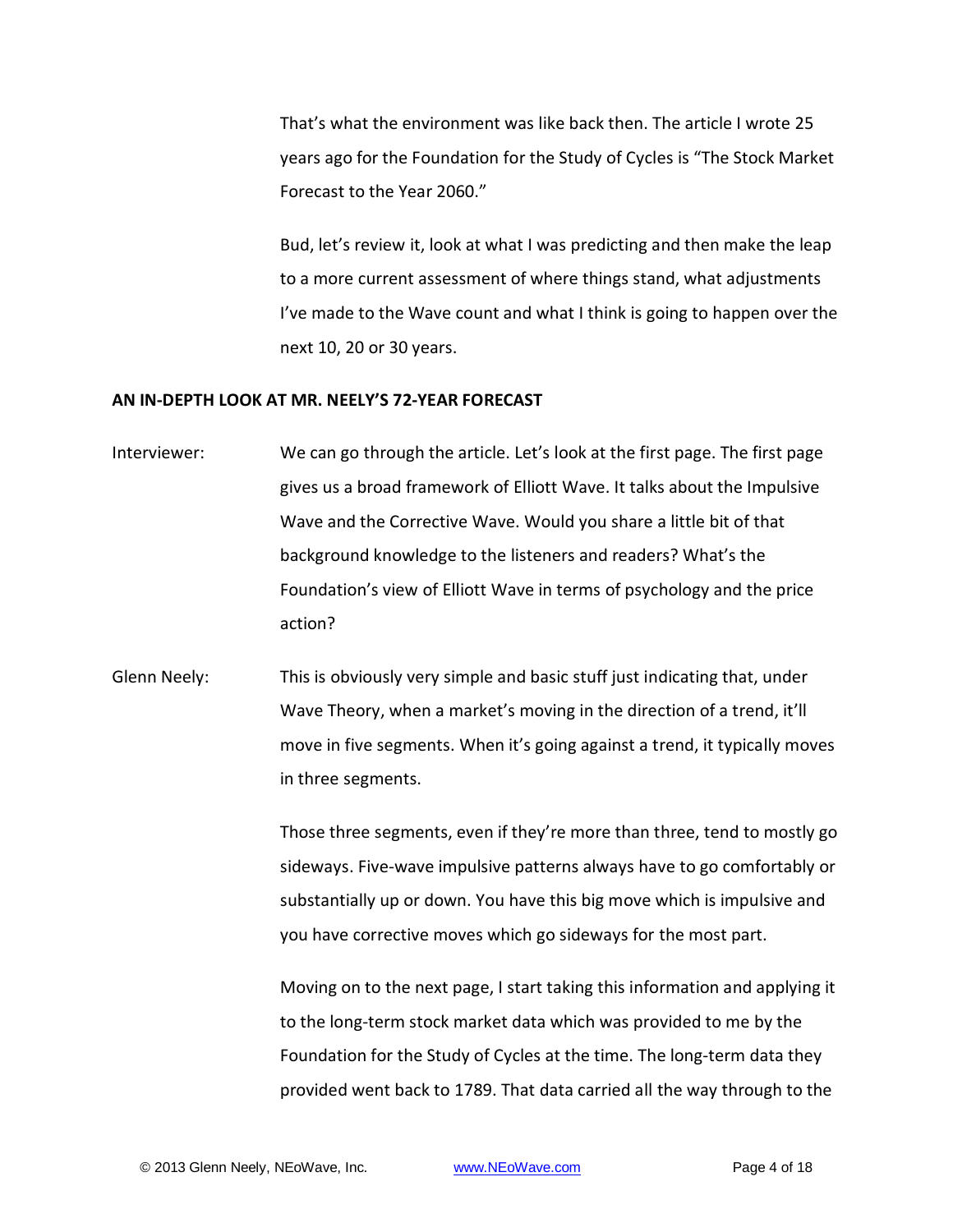high in 1987, of course. It doesn't show the crash in full detail but mostly it's there. You can see the really big picture in the stock market.

Most people misinterpreted this period. Virtually all Wave analysts who had access to the data misinterpreted the period where the first advance, which is marked with the words "first advance," was considered Wave 1. Then the period to 1860 was considered Wave 2. The peak in 1929 was considered Wave 3. The crash in 1932 was considered Wave 4. Some people said Wave 4 was in 1940. Then the third section was what most people considered Wave 5.

Because of this long-term count, ever since the late 1980s and all the way up to now, most Elliott Wave analysts have assumed we've been in this fifth Wave since 1932 or 1940, at any time we would peak out this multimillennium advance, a 200- or 300-year advance, that's going to be "the end of the world" for the United States and the rest of the world, and we'd go into a massive depression.

Based on Wave Theory, if the 1929 to 1940 period, which I think it was actually 1949, was Wave 4, then the market should actually go back down into that range, which means it would go down to 140. I've heard some forecasts for the Dow to go down to 40, which is near the 1932 low. You're talking nuclear war, obviously, if that happens.

Interviewer: Actually, I guess it somewhat makes sense. If you think about the turmoil in the 1980s with oil prices and the Cold War, what was going on between the United States and Russia, and then you look at this chart which is basic knowledge of Elliott Wave, any commonsense person would see there are five Waves up. At the time, your interpretation was very interesting and different compared to others.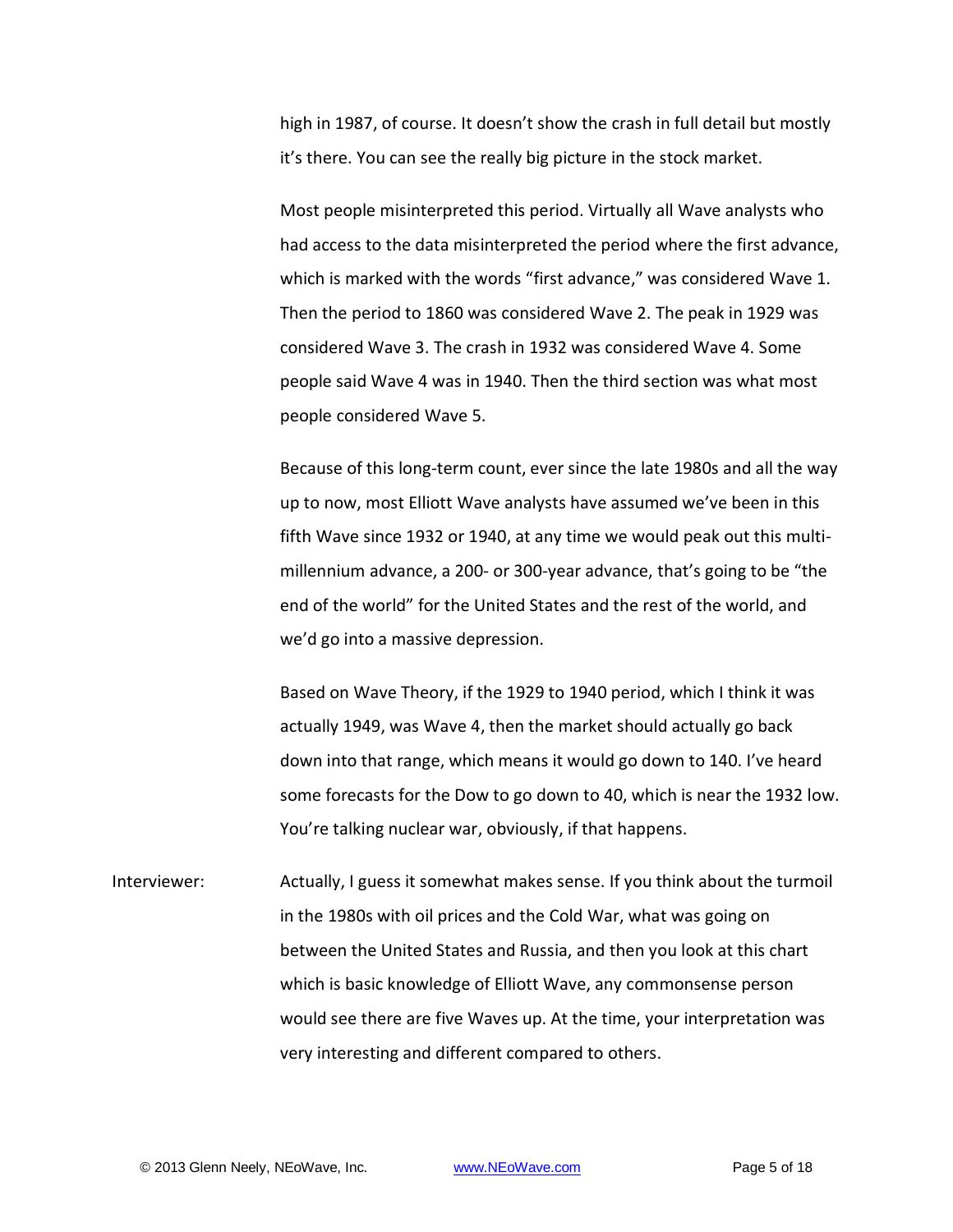Glenn Neely: There are a lot of problems with this count, which I've pointed out now for 30 years. I've constantly held the position that, and clearly spell out in the article, there's no way that scenario could be correct. It would require that most of the segments that we're looking at or assuming to be impulsive are actually corrective.

> The biggest problem is, if you look at the first advance, the pattern starts off with a lot of choppy, sideways, volatile, crazy action before it actually starts to trend toward the end. That's not the way you would start an impulsive pattern.

> The next big problem is the correction from the peak around 20.1 all the way to 1860 didn't take as long as the previous advance. Under NEoWave rules, corrections always have to take more time than impulsive patterns.

Most Elliott Wave analysts don't stick to this rule and it's for this reason. Most of their Wave counts constantly have to be changed and they're constantly wrong. It's a rule that can't be broken. If you break it, you're going to have to revise your scenarios.

As long as you make sure your corrections always take the same amount of time or more as your impulsive periods, you'll have a dramatic reduction in the amount of errors that you experience doing Wave analysis and increase the long-term accuracy and stability of your Wave counts.

That's problem number one. What most people were calling Wave 2 took less time than Wave 1. That's not allowed under NEoWave and should not be allowed under Wave Theory at all.

You run into the same problem for the next big advance, which most call Wave 3, up to the high in 1929. The correction after that for Wave 4 also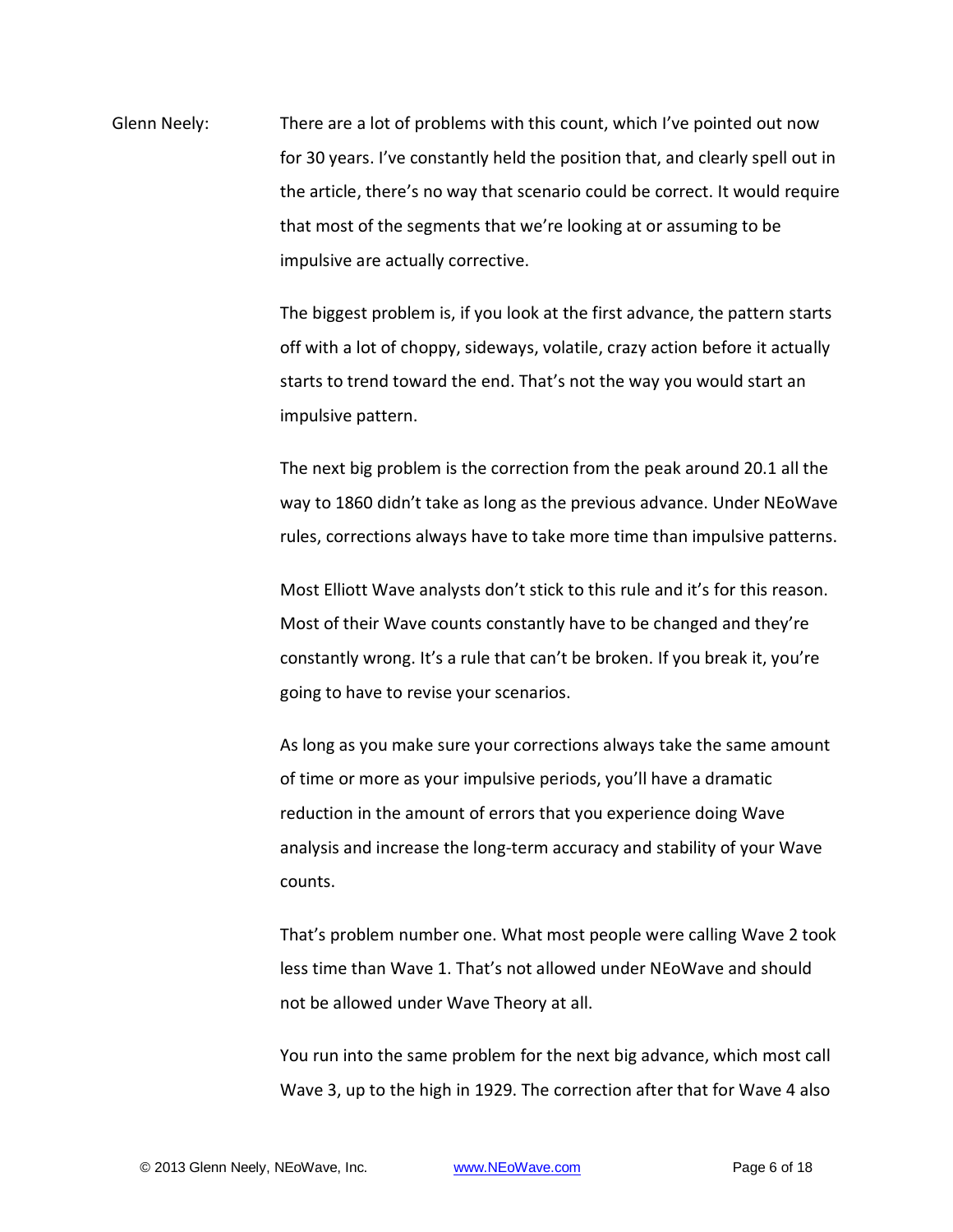takes way less than the time for Wave 3. That's another big problem with this count, which, to me, makes it impossible.

Not to mention, notice during the middle-second advance, there's an area that says "consolidation toward center." Notice how choppy that is? In any impulsive pattern, most of the time, the middle part of Wave 3 would be the most trendy accelerated phase of the pattern, not the deadest, calmest, choppiest part of the pattern. It's very clear from 1860 to 1929 that the dead period is all toward the middle and the quick moves are the very beginning and very end.

That's not possible in a third Wave. That behavior alone makes this count impossible. I've been saying this for 30 years. I've never agreed with this count. It's never even been a remote possibility.

When I looked at this pattern, I realized the move from 1860 to 1929 had to actually be a corrective rally, despite how big it was and the implications of that. If it's a corrective rally, then this was a far more bullish situation than what most people were considering.

What I started to realize was that the start of the United States didn't occur in 1789, which is where this data began, and the progress of humanity didn't begin there. London and Europe had existed for hundreds of years before then. Europe was making great progress even in the 1600s and 1700s. That data was not present on this chart.

Some people actually went to the trouble to connect historic information from London. They were connecting London's data to the U.S. data. I felt that was a mistake because progress in one country isn't the same as progress in another. I thought it might give bad information.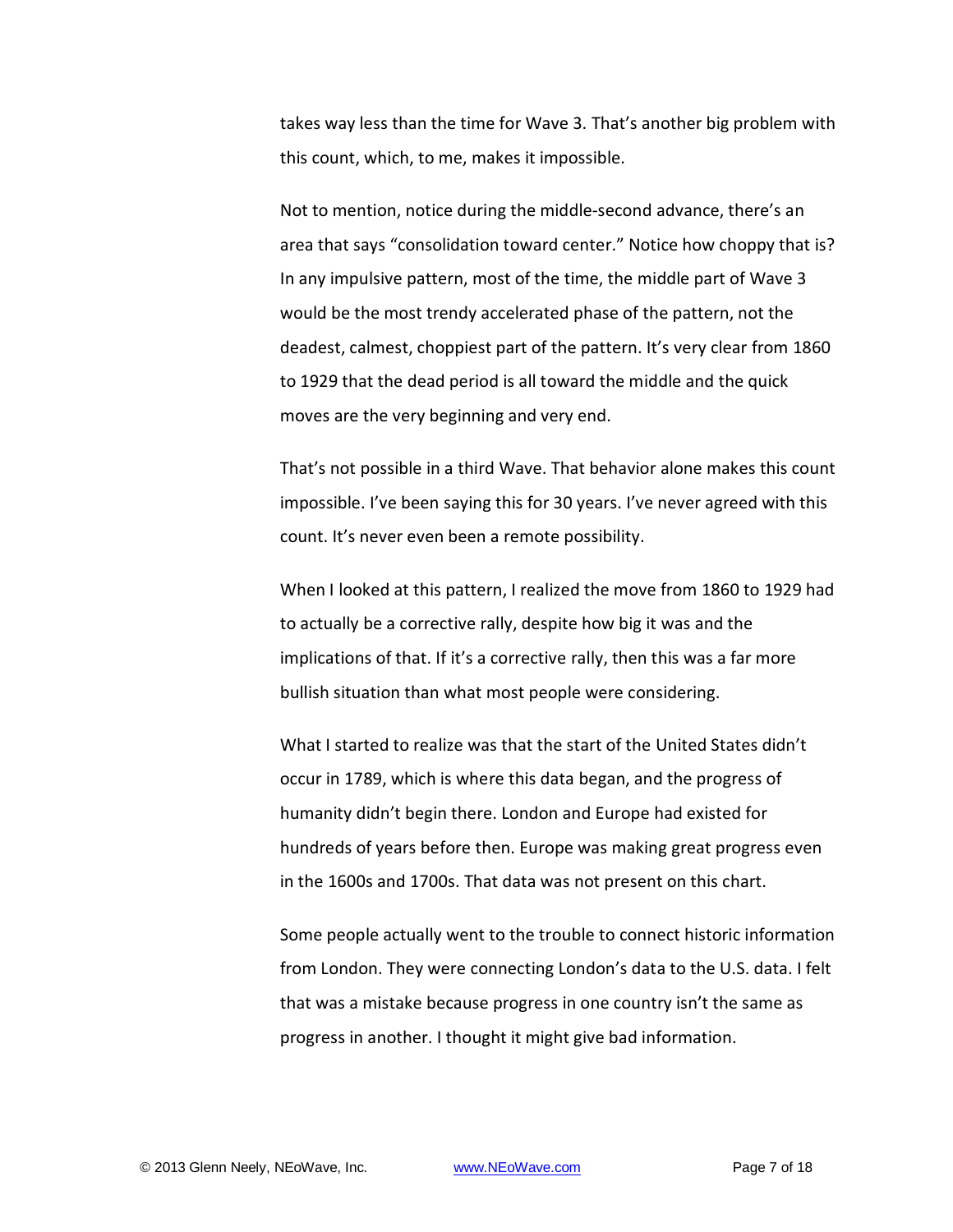What I did instead was do something that had never been done before. If you go to the next page, which is Figure 3, it's page 219. This was the page number in the article at the time.

I actually projected backward in time where Wave 1 would have had to have started to make the rest of this pattern make sense. You have enough structure to have an impulsive pattern for what I marked as Wave 1 at the high right above 20.1. That was finishing around 1835.

There was this ABC correction. Because the correction took way less time than Wave 1, I had to make sure the correction continued despite the new highs.

Then we rally up to this X Wave in 1929, which was a corrective rally. We go through this contracting triangle. This contracting triangle is interesting because that's exactly the count that R.N. Elliott originally had for his Wave count. He thought that was a contracting triangle, which I finished in 1949 and he did also.

I feel comfortable that the originator of the theory had a similar Wave count as me, at least from the data he had. He didn't have all data I have here. He did assume the 1929 to 1949 period was a contracting triangle.

That helped to conclude this very large corrective pattern all making up just Wave 2. If that was Wave 2 finishing much higher than Wave 1 and showing an incredible amount of strength, that meant the move after had to be the biggest, fastest, largest move of all time up to that point.

If you do some measurements, you can see 1949 to 1966 was the largest, fastest move on this chart that was actually recorded data. It's not the part I projected backward, but was actually part of recorded history.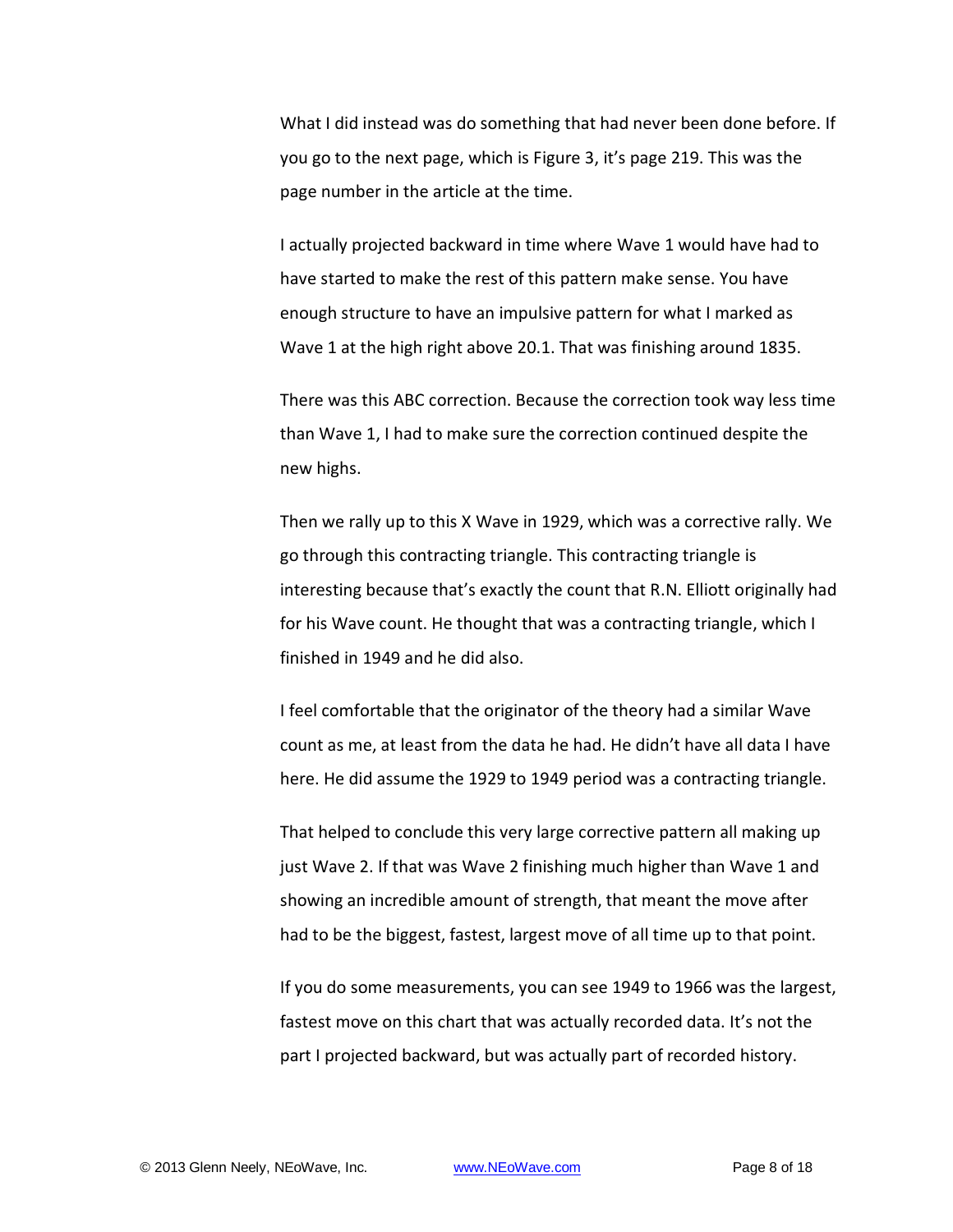That helps to reinforce the idea that, in 1949, we finished a sideways consolidation, or a contracting triangle, we had this huge thrust upward, which would be the thrust out of the triangle, and the start of a major new stock market advance which was part of this new third Wave beginning in 1949.

- Interviewer: Glenn, I think most Elliott Wave followers who only have a simple knowledge of impulsive and corrective Waves have a hard time getting over how in the world a corrective wave can advance that big.
- Glenn Neely: Everything is relative. The size of it is irrelevant. That's just a human emotional reaction. In 1929, we began what easily could be qualified as a 20-year bear market. In 1835, we had what was probably also another 20-plus-year bear market. It may have even gone longer than that.

You can have very long corrective patterns that go sideways, up or down. You can have impulsive patterns that go up and down. It's not relevant how big it is or how much time it takes. What's relevant is how it is structured.

That's like saying a building that's turned on its side is no longer a building because it's going sideways instead of up. If a building is an impulsive pattern, if you turn it upside down, it's still a building even if it's turned upside down.

A correction is a correction. It doesn't matter which direction it goes or how big it is. It just matters how it is structured. The structure of that move from 1835, where the C Wave is on that chart, all the way up to the X wave is a corrective rally. It doesn't matter that it's big. It just is.

Interviewer: Also from what we learned in Elliott Wave, Wave 2 tends to be a deep retracement of some sort before a strong Wave 3 happened, according to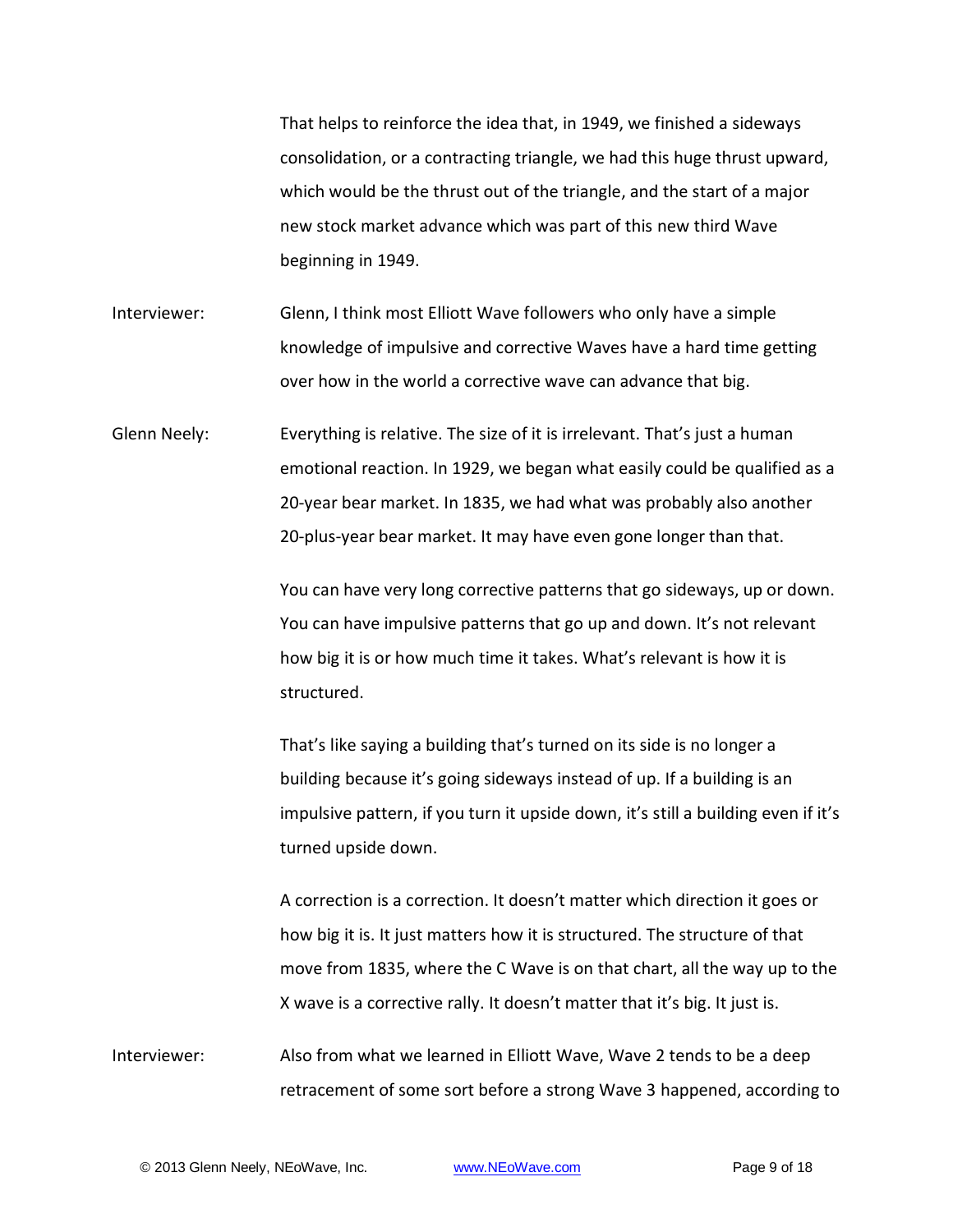your chart. That's why I suspect that a lot of Elliott Wave followers at the time couldn't believe your forecast. Not only, according to your Wave 2, it didn't retrace much and we actually advanced the other way, which I suspect shows the huge amount of momentum that is going to build on Wave 3. Is that correct?

Glenn Neely: Right. What happened was the U.S. was the most incredible industrial, money-creating machine in the history of the world from the early 1800s to the mid-1900s. That was perfect justification.

> You're talking about human progress on a scale that's never been seen in 10,000 years. All of a sudden you were having an incredible number of new products being created, the industrialization of society, patents and new technology.

It makes sense that that was all a very strong period causing an upward slant to what would normally be a standard advance. This was being stretched upward because of the incredible innovation taking place in a very short period of time that had never happened in the history of the world to that degree.

Whenever you have new technologies that are life and society changing, that creates upward momentum in favor of the trend. That's why this second Wave stretched upward so much. It was preparing us for the incredible technological revolution that began in the 1949 period with computers just being created and eventually mass distributed in the 1980s and 1990s and the creation of the Internet.

All this stuff is building up incredible efficiencies, allowing for distribution of information worldwide and quick and easy access to things that never existed before, not to mention efficiencies for companies that saved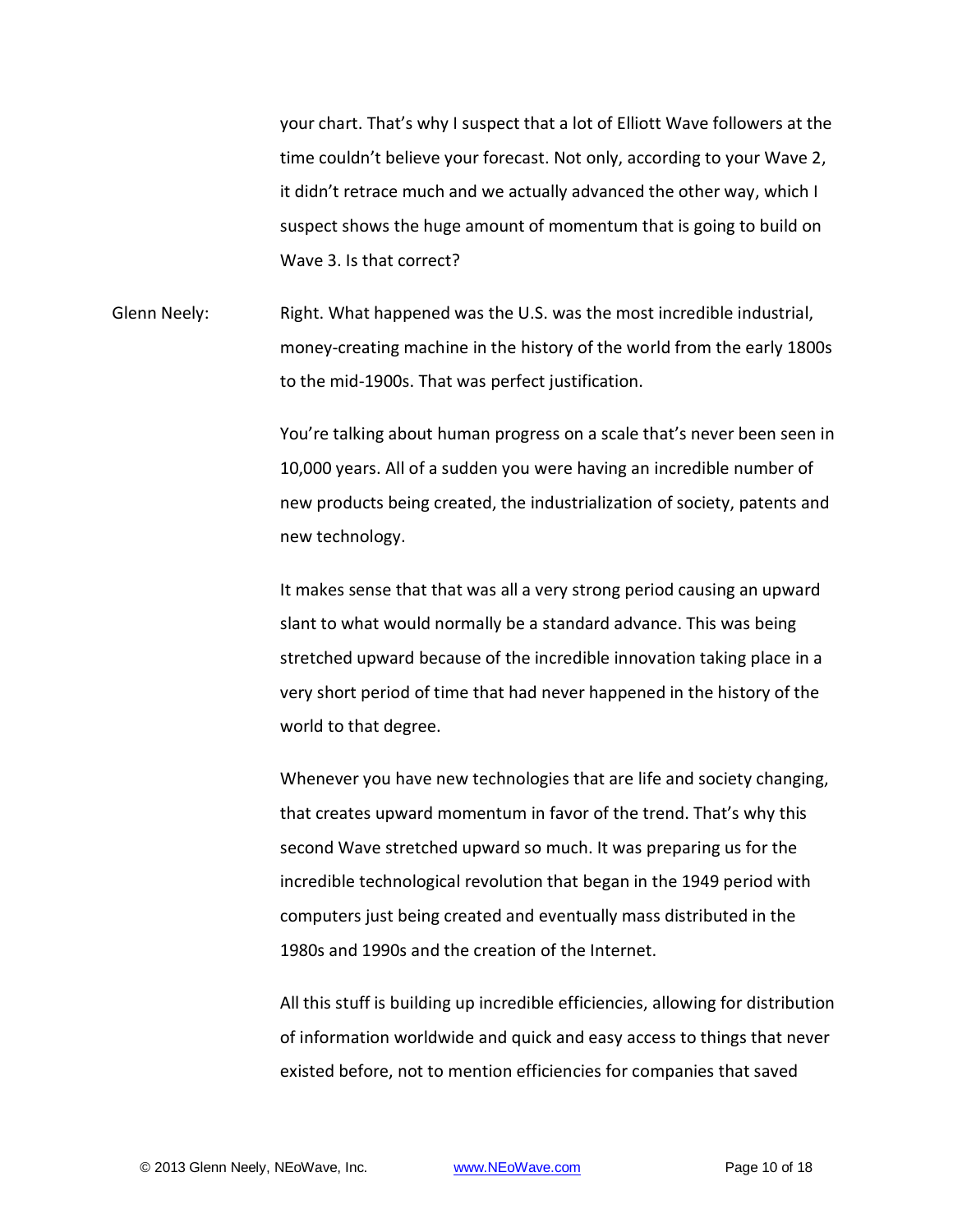tremendous amounts of money so they can make more money easier and faster.

All this stuff is what's creating this upward slant to Wave structure and setting the stage for an explosive stock market advance going into the 1990s, which I was predicting here, and eventually into the mid-21 $^{\rm st}$ century and the 25<sup>th</sup> year.

This power we've experienced from 1835 to 1949 then transferred into the future market advance, which got us from 148 to 1,000 in just a matter of about 20 years. That was almost a 10 times increase in 20 years.

Then we went sideways for a while. Then computers came on the scene. Then the market took off again from 1,000. I can't remember the peak. Was it 2,500 or 2,600 in the Dow? Then we went through the crash of 1987. Then we went way up above 10,000. Now we've recently reached 15,000.

On this chart, we'd be up well above the 8,000 range. I'm not sure exactly where it would be on the chart, but it would be significantly higher. This is part of all this new technology creating incredible efficiencies, increase of business concepts and distribution of products easier, faster and better, with better record-keeping and more.

Interviewer: I'm sure you probably will cover it later, but as an Elliott Wave follower, I'd like to ask you a question regarding super cycle Wave 4. After what is supposed to happen in 2020 to 2060 based on the rule of alternation, shouldn't we get a very severe retracement? It seems it is such an upward slant in corrections. Wave 4 is not only supposed to take longer and also alternating with Wave 2, but it should be a downward retracement. Is that a fair assessment, or do you have other thoughts?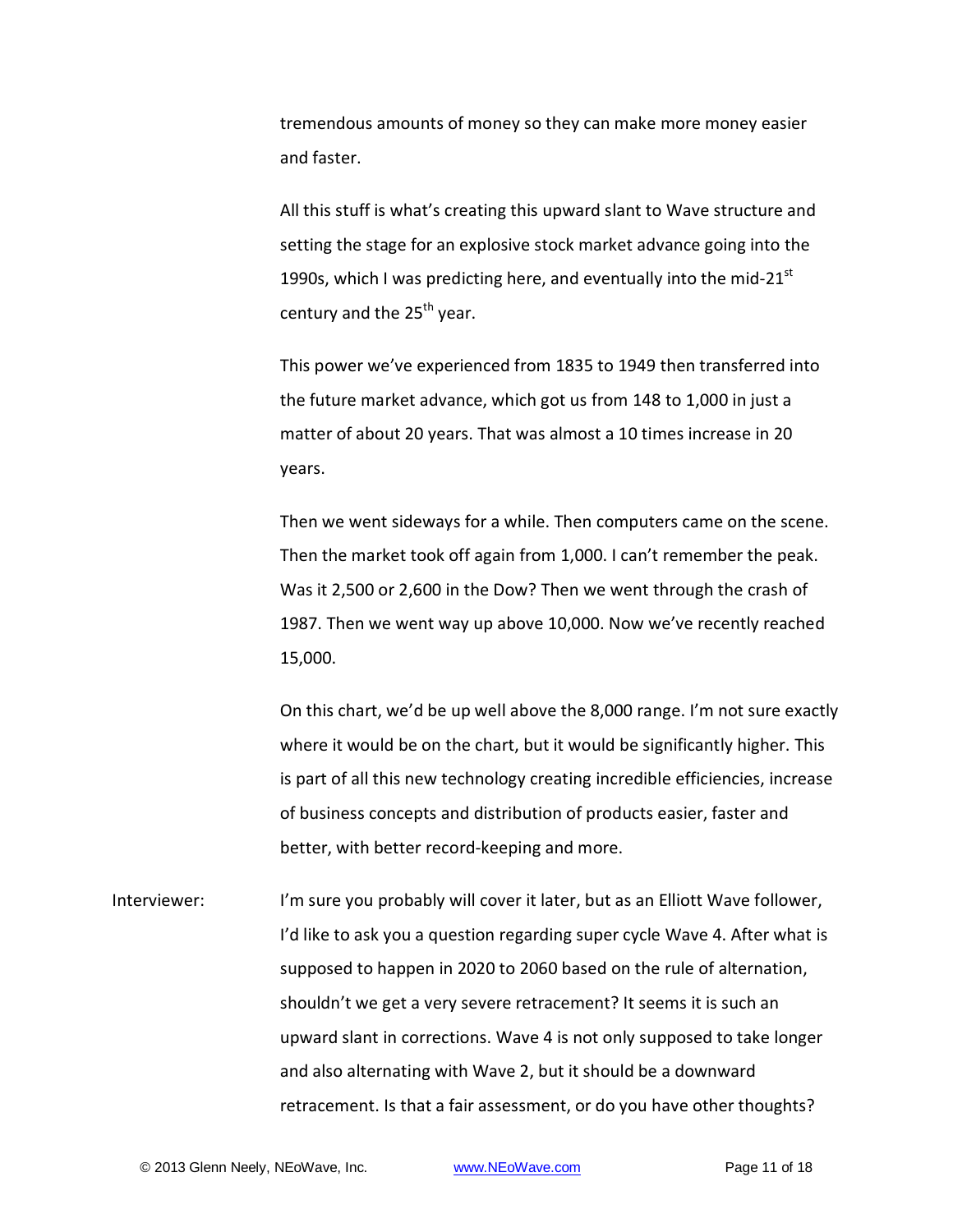Glenn Neely: Wave 4 hasn't started yet, most likely. If it has, it just recently started with the crash of 2009. We have to get into some short-term and much more up-to-date charts to get into that scenario. This chart and analysis were done in 1988. Most everything that has happened that I was predicting obviously did not even exist at the time.

> Let's move on to the next chart. We can visually move into those longterm scenarios with a more up-to-date chart. Let's move onto the next chart. In the next page, it's titled "The Long-Term Wave Count."

In the article, I discuss the various phases of Wave 1 going from the 1765 to 1835, Wave 2 from 1835 to 1949, Wave 3 from 1949 to 2020 and maybe 2060. At the time I assumed we were just going to take that kind of structure to it. That may have changed some.

Let's look at the actual Wave count that's presented. You can see where I finalized Wave 1. It shows part of Wave 2, to the X Wave and the contracting triangle to finish off the big Wave 2. By the way, that 2 Wave took about 160% or 150% of the time of Wave 1. It did take longer than Wave 1, not an excessive amount of time but it did take longer.

The interesting part about this count, which is very common to running corrections, is that at the top of Wave 1 in 1835, if you take the length of that Wave 1, take 61% of it and add it to the top of Wave 1, you get exactly the peak in 1929. That would be a very common Fibonacci relationship for running corrections. This is on the log scale, of course. That helps to reinforce that it's a good determination for a strong second Wave that's drifting upward in a running kind of fashion.

Once Wave 2 finishes, it applies where you get a much larger advance in the stock market, which is what I think we're in right now.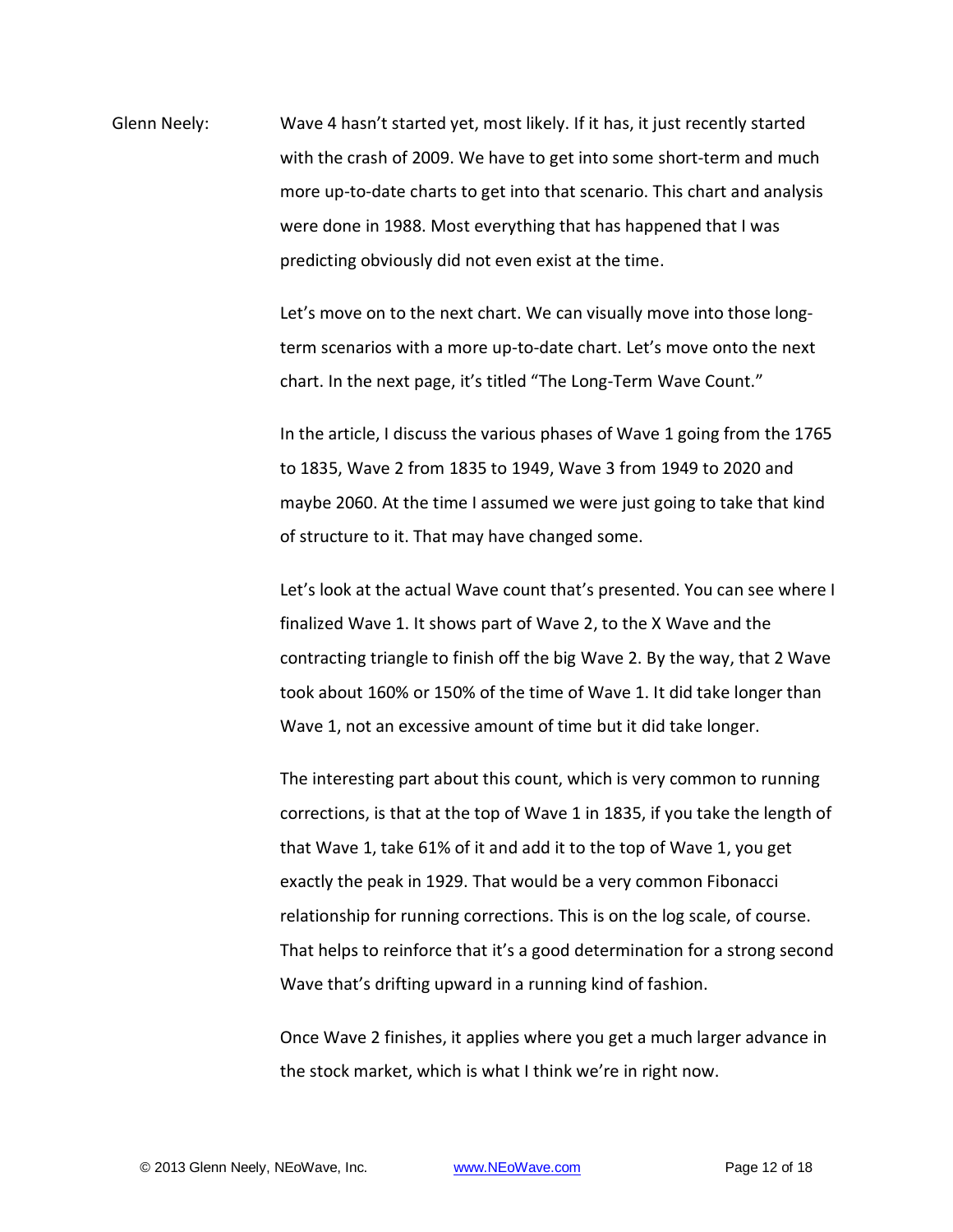Of the new third wave, we've already had Wave 1. We probably have finished Wave 2. Sometime between 2000 and 2009 we finished Wave 3.

We still have Wave 4 to go, which is probably forming now, a fifth wave to go which is going to bring us up to much higher highs, and then a massive fourth wave to come later on. That will be potentially considered the new Dark Ages, but it will be a massive fourth Wave correction starting around 2060 or 2065.

- Interviewer: That's my question. Based on the rule of alternation, usually Wave 4 takes a much longer time. That means if Wave 2 takes about 140 years based on your chart, you are looking at the mass of Wave 4 potentially spanning more than 140 years.
- Glenn Neely: Remember that alternation has to follow multiple different rules. It's not just alternating in price, time, structure and complexity. There are five different types of alternations. With Wave 2 being excessively long, complicated and powerful, that would indicate Wave 4 is going to be probably quicker, deeper and more violent.

I would expect Wave 4 to take maybe half or even less of the time of Wave 2, more like 50 years, but it could be extremely deep and scary. It would be a really large correction, maybe 60% or 70% of Wave 3. That's going to be the scary part. That's not going to happen any time soon, but it could be very scary.

Interviewer: Right. At the same time, the scariest thing that America has experienced is the Great Depression. In some ways, that's a correction with being a running Wave 2. What you're saying is the mass of Wave 4 will be even bigger than the Great Depression.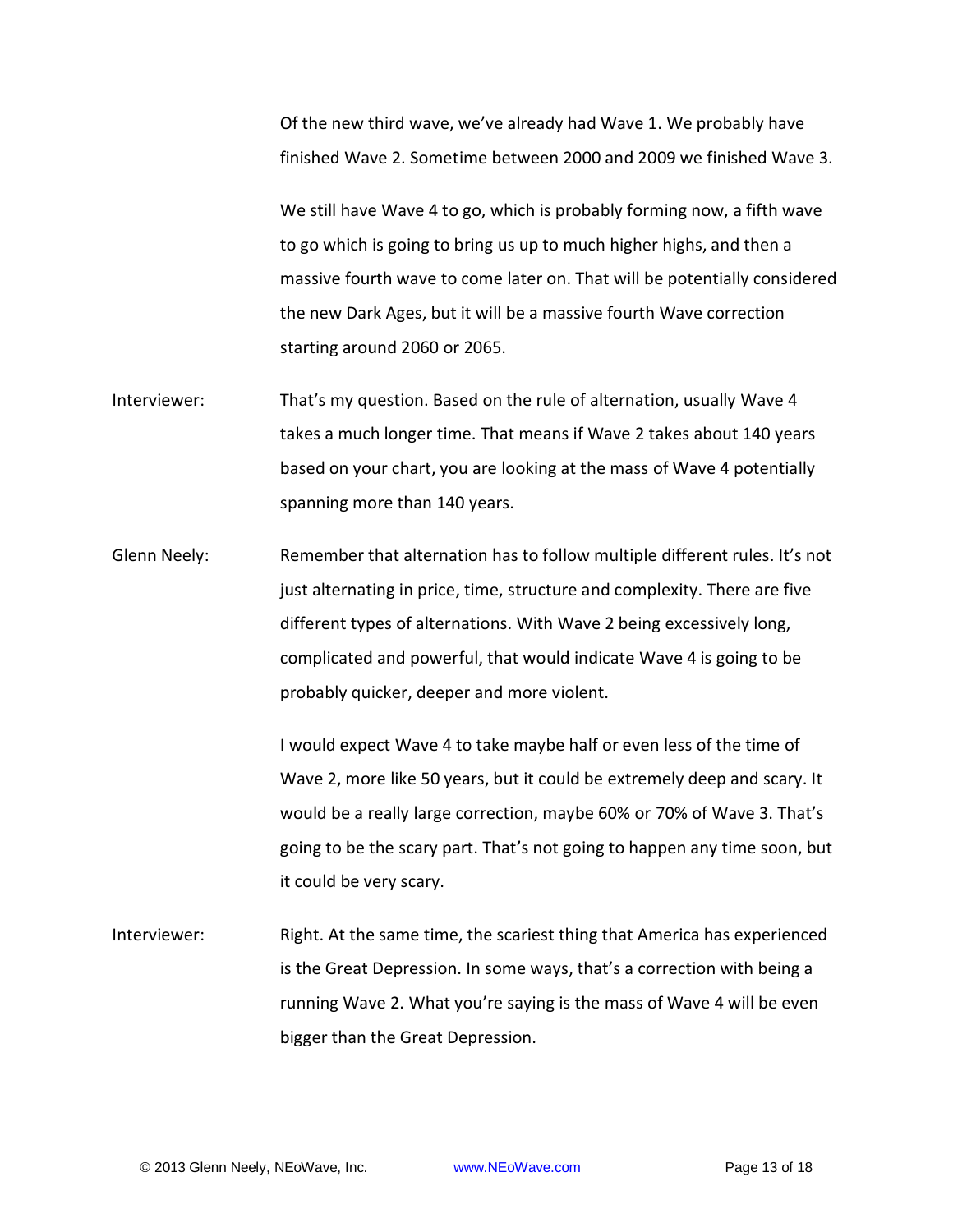Glenn Neely: It may not be bigger percentage-wise, but I guess it would have to be if it's on the log scale. Let me just take a quick measurement here on my chart. I'm going to quickly measure Wave 4. On a log scale, it should actually look larger than that decline, but I don't know if that means on an arithmetic basis percentage-wise if it's going to be larger. On the log scale, it should be a larger decline.

> When you measure things arithmetically, it changes things quite a bit. When you do it logarithmically it's a little different. Top to bottom on a log scale, it has to be a larger decline, but I don't know if percentage-wise it will be a larger decline on an arithmetic basis.

> It will be a very big drop. I can assure you of that, but it's a long way from now. You don't need to worry about that for some period of time. We will probably start a big correction in the next six to 12 months. It could go on for quite a while, but it won't be on the scale of the Great Depression.

We began basically with Wave 3 on my long-term count in 1929. We're still in it and still have a long way to go. I don't see it peaking until about 2060 or 2065, somewhere in there. There are multiple reasons for that having to do with timing. It also has to do with some studies I did at the time regarding population growth and the expected peak of the world's population.

The world peak population, which was projected at the time I was doing this, was around 2060 and 2065. All growth in the human realm is dependent on the human population. Whenever you have massive population declines, you have massive reduction in growth because there are fewer people to buy and create products.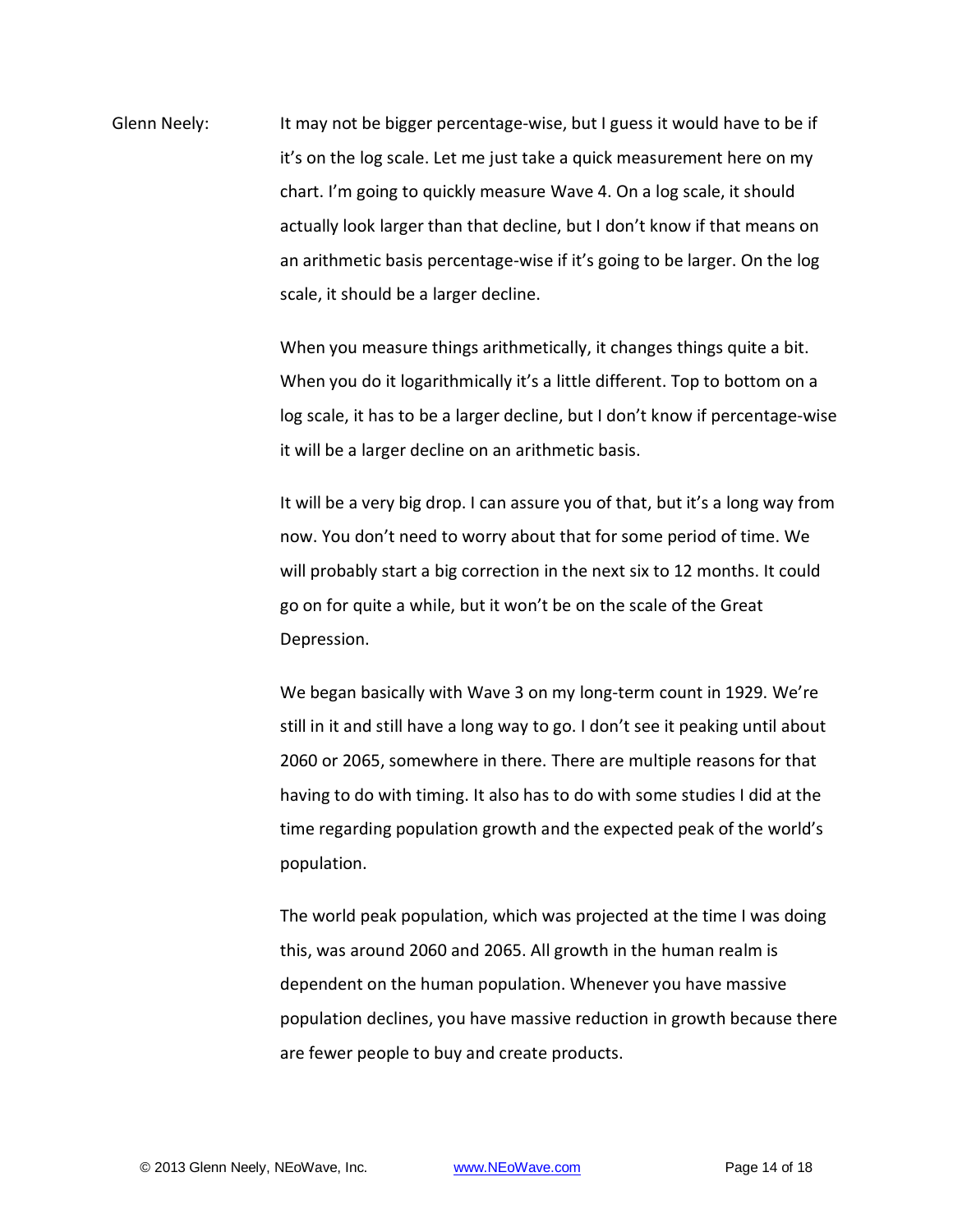Peak population has a strong tendency to correlate to peak stock markets. Troughs in population relate well to troughs in the stock market. That was another reinforcement to my long-term forecast with a peak around 2065.

Based on the time of Wave 1, which in this case I projected went from around 1765 up to 1835 for about 70 years, we would want Wave 3 to take more than 70 years. That would be about 2019 as a minimum. I gave it another 40 years, which is typical for third Waves. If they're going to be large, they'll typically be around 160% of the time of Wave 1. That also gets us around the year 2060.

For all these reasons, that's a good year to expect a super long-term top in the stock market, which of course is still 47 years from now. We still have a lot of time, but there are going to be a lot of ups and downs before then.

Let's move on to the next page. This shows some of the relationships that I mentioned earlier, which is actually extremely interesting. You'll notice that for the length of Wave 1 if you take 61%, you get this 1929 high. It looks like big Wave 1 and big Wave 2 are identical to small Wave 1 and small Wave 2. You have to rally it up to 1,097 for small Wave 1.

Then there's the sideways period, and the peak of the 1987 high is 61% of the top above the 1966 high. This creates similarities between a smaller timeframe and a larger timeframe, which is a very common phenomenon.

The count has changed since 1949, but at the time this looked good. The relationships were there. It was still bullish, even though it was bullish for slightly different reasons now.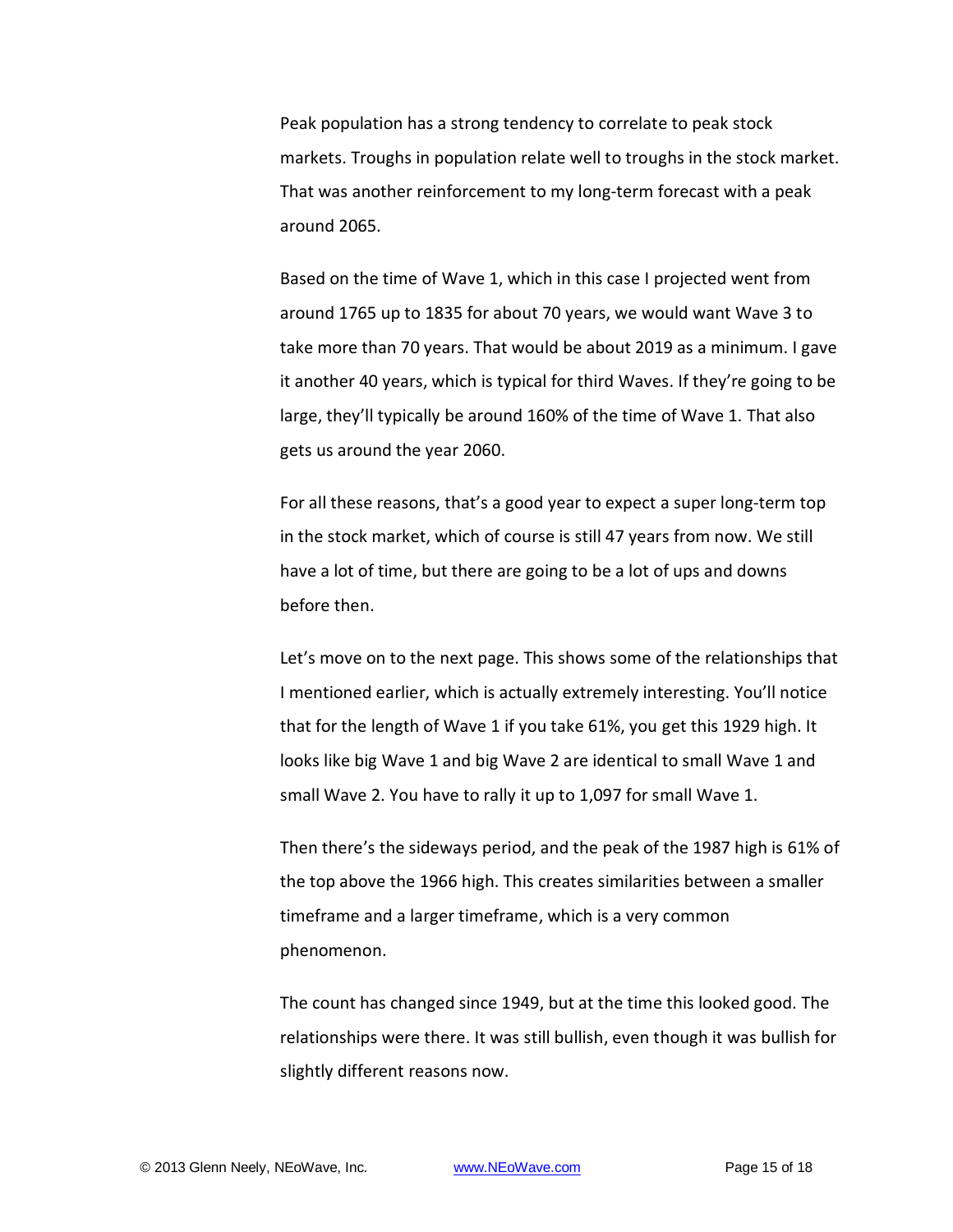We move on to the last page. This was the controversial page. I can't tell you how much flack I got for this forecast in this article in the late 1988 period. I was ridiculed publicly. People wrote in to the magazine saying how stupid I was and so forth.

As it turned out, the 1987 crash low was never broken. Clearly, in my opinion, it will never be broken for the rest of my life. The Dow Jones is now at 15,000. This article was projecting a move in the Dow to over 100,000 by the year 2060.

You can see where that little X wave is. That X wave is the peak in 1987. This was written right after the crash of 1987. Everything after that, the little triangle and the advance to 8,000, the correction and advance to 100,000 higher, were all projected by me. This is what I was predicting would happen over the next 72 years from when I wrote the article. So far, so good.

The market has obviously gone well above 8,000, and it's probably up in the middle section of the next square between 59,000 and 8,000.

A lot of people, when they look at stock market progression, always think of it in arithmetic terms. They think, "God! To go from 10,000 to 100,000, we have to go up 10 times." You actually don't. All you have to do is double about two and a half times. Then you're there. Markets double, on average, every 10 or 15 years. I'm not sure. Do you know? It may be every seven years.

Interviewer: It's the rule of 72, right?

Glenn Neely: Yes, I think it's about every 7, 8, 9 or 10 years that markets double in value, on average. Of course, there's inflation there, which helps a lot. The government is always inflating the currency. That's generally how it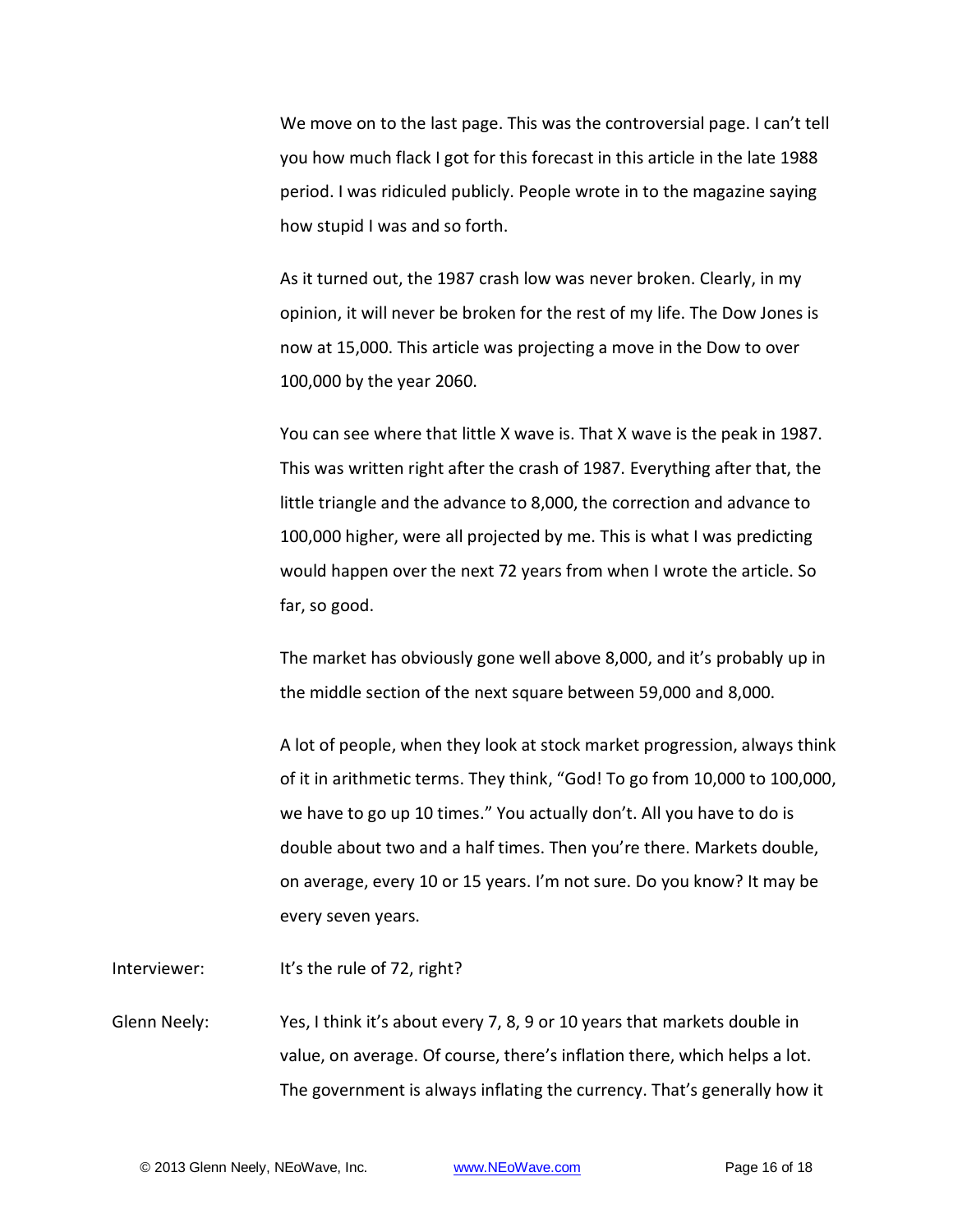goes. If you double every 10 years, you're going to get to 100,000 just in 20 or 25 years. That's just based on historical evidence. This is a very achievable number, even though in current dollar or arithmetic terms, it sounds preposterous and ridiculous.

Let me tell you, it sounded a lot more preposterous and ridiculous to say we were going to 100,000 when we were at 1,900. I was predicting we were going to rally 98,000 points before we dropped 300 points. That's one reason why they laughed me out of the room.

### **DOW 100K – IS IT PLAUSIBLE? YES, DUE TO THE POWER OF COMPOUNDING**

- Glenn Neely: Clearly, it seems much more plausible now, with the Dow at 15,000. Optimism is pretty high now. It seems a lot more believable than it did when I wrote this article.
- Interviewer: Sure. The most interesting thing is *the power of compounding*. A lot of people don't understand it. The math just doesn't lie. You can actually do it on the calculator, and it just doesn't lie. It works.
- Glenn Neely: It's a lot more achievable than it sounds. *If you give it enough time, it's remarkable what's possible with compounding.*

That's the big picture. For anyone who's looking at this article, if they can just keep this long-term count handy, the only part that has changed is the interpretation of the price action after Wave 1 in 1966.

I've had to make some adjustments of what's happened since then and where we stand because the 2000 peak produced a big correction, and of course, the 2007 high and 2008 period created an even larger correction, which was the largest since the Great Depression. It changed the way I'm counting this in detail. It does not change my long-term forecast.